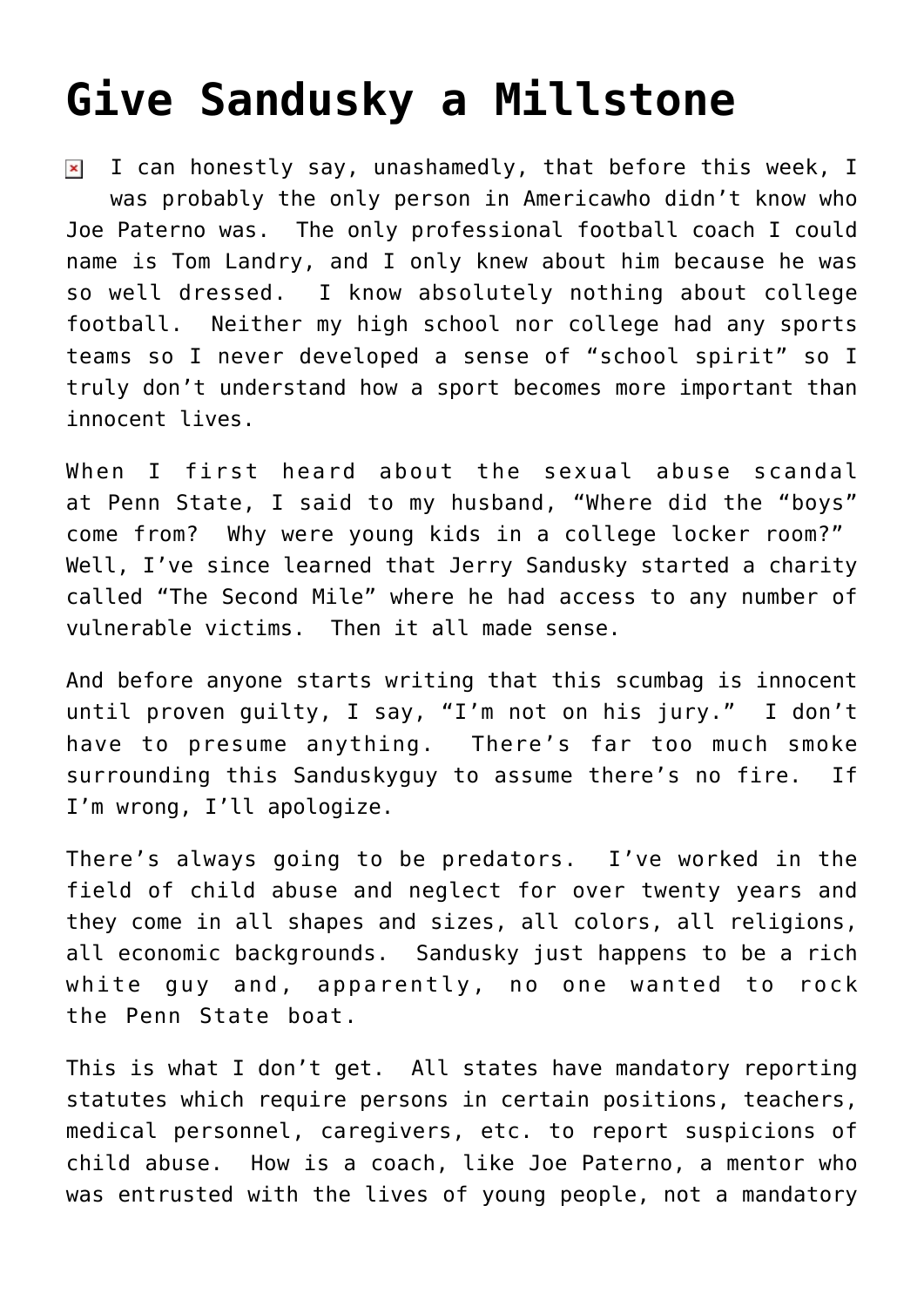reporter required to report to Child Protective Services instead of to some higher up in the chain of command at the school whose interest was clearly to hush things up and look the other way?

It didn't surprise me to learn, after reading about the socalled "charity" work Sandusky involved himself with that so many turned a blind eye to his predatory behavior. Sandusky was so good at what he was doing, as are many pedophiles, that when some children questioned his behavior, no one took the complaints seriously. His "charitable" works provided the perfect cover and all those politicians, sports stars and community leaders who praised him for his work with these children were his patsies.

There was plenty of money flowing into The Second Mile to spend on these children, grooming them, breaking down their inhibitions and establishing trust, for Sandusky's own deviant sexual needs. He held overnight sleepovers at his home, took the children to restaurants and bowl games. He wrestled in the swimming pool with kids who craved attention. He bought them golf clubs, sneakers, dress clothes, computers and gave them money according to the Pennsylvania attorney general's indictment.

But as far as I'm concerned, people like Joe Paterno, who were on notice when given direct information which should have amounted to what statutes refer to as "concerns of child abuse and neglect," failed miserably in their duty as mandatory reporters.

But what I truly don't get is the student body which protested after Paterno was discharged earlier this week and caused so much damage, as seen in the [photos](http://www.buzzfeed.com/mjs538/photos-of-penn-state-students-rioting-over-the-fir). Were they so blinded by their own self-interests and more concerned about a football game than for the broken souls of the innocent children destroyed by Sandusky? This reminds me of the moronic behavior of fans after their NBA team wins a championship.